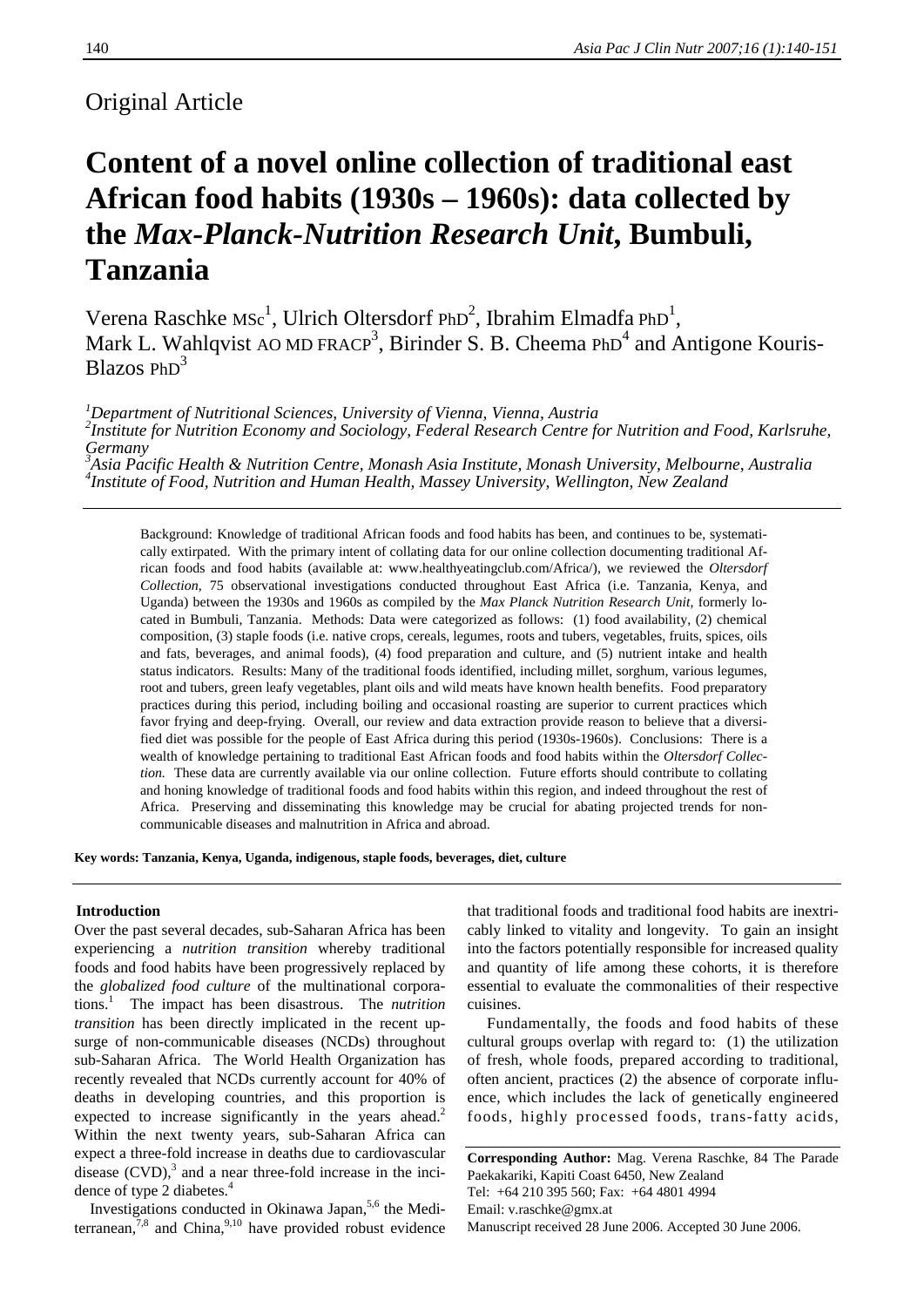preservatives, and common excitotoxic additives (e.g. aspartame, monosodium glutamate), some of which are known to induce metabolic abnormalities and hasten the genesis of obesity-related disorders.<sup>11</sup>

Historically, food habits flourish as an understanding of the food environment and the relationship between food choice and health status improves. Cultural beliefs and cultural practices also influence food habits; however health and survival inevitably remain at the forefront of food choice. For example, Johns *et al*12 recently reported that the *Maasai*, who live in the northern district of Tanzania and the southern parts of Kenya, routinely eat almost double the recommended dietary intake of animal fats, yet their CVD risk remains negligible.<sup>12,13</sup> This paradox may be partially explained by the fact that the *Maasai* are extremely active, and consume a diversified diet including over twenty-five local plant species that contain antioxidants more powerful than vitamins C and  $E^{12}$ 

The complete eradication of the corporate (i.e. political) domination of traditional foods and food-growing resources may be of utmost importance in averting projected NCDs trends and alleviating malnutrition in Africa. With respect to NCDs, the trends in Africa, and indeed the whole world in general, have been driven by the *scarcity-through-abundance* philosophy of the multinational corporations, which can be summarized as: a lack of quality food choices (scarcity) amongst the massive, insidious web of available options (abundance).

Unfortunately, today, the corporate masters of the socalled *New World Order* and their agenda for global hegemony, have largely succeeded in creating a *globalized food culture* that has been invariably linked to dire health consequences, including diabetes, obesity, CVD, and various cancers. This *globalized food culture* undeniably stands in marked contrast to the food culture Hippocrates spoke of when he stated: "Let food be your medicine and let medicine be your food." Global statistics on the incidence and prevalence of NCDs speak for themselves.

African culture has been, and continues to be, systematically extirpated. This extirpation includes the loss of traditional food habits. The faster people adapt to the *New World*, *globalized* food patterns, the less likely traditional knowledge will be transferred to the next generation.14 Inevitably, the loss of knowledge leads to reduced culture-specific food activity, reduced dietary diversity, malnutrition and/or NCDs, and reduced cultural morale.<sup>15</sup>

According to a survey we conducted at the  $18<sup>th</sup>$  International Congress of Nutrition (ICN) in Durban, South Africa, 2005, experts in the nutritional sciences (n=92) were unanimous (84%) in believing that traditional African foods and food habits were superior to the *globalized* food habits currently underpinning the *nutrition transition*. Further, these experts believed that knowledge of traditional African food habits is being lost, and that there is a critical need for documentation.

With a strong rationale for initiating a project aimed at preserving knowledge of the traditional foods and food habits in Africa, we conceived the idea of collating data for an online collection (available at: www. healthyeatingclub.com/Africa/).<sup>16</sup> Our online collection currently presents information pertaining to traditional foods and

food habits of East Africa (i.e. Tanzania, including Zanzibar and Pemba Islands, Kenya, and Uganda). These data were amalgamated by reviewing a series of observational studies collected by the *Max Planck Nutrition Research Unit*, formerly located in Bumbuli, Tanzania. This unique and precious collection of studies has been stored at the *Federal Research Centre for Nutrition and Food at the University of Karlsruhe, Germany,* and has remained largely inaccessible to researchers and the public. The official caretaker of these studies, Professor Ulrich Oltersdorf, who was also involved in some of the research at the *Max Planck Nutrition Research Unit*, graciously made the collection available to our investigative team with the purpose of contributing significantly to our novel project. $17$  We have therefore entitled this series of studies the *Oltersdorf Collection*.

The purpose of this report is to present our review of the *Oltersdorf Collection* with the primary intent of extracting data for our novel, online collection of traditional African foods and food habits. Our specific objectives in reviewing this historical collection were four-fold:

- (1) To systematically categorize and extract data pertaining to traditional African foods and food habits
- (2) To provide a general overview of these data, with specific emphasis on traditional staple foods, and food preparation practices
- (3) To discuss the health implications of these traditional foods and food habits
- (4) To propose areas for further investigation and documentation.

#### **Methods**

#### *The Oltersdorf Collection*

The *Oltersdorf Collection* consists of 75 observational reports of nutritional outcomes collected by the *Max Planck Nutrition Research Unit*, in Bumbuli, Tanzania. The investigations were conducted throughout Kenya, Uganda, and Tanzania, including Zanzibar and Pemba Islands, from the 1930s to 1960s. The entire collection of documents has been scanned and converted into PDF-files, which are now available for free download.<sup>16</sup>

#### *Data extraction and classification*

The 75 reports of the *Oltersdorf Collection* were investigated by the principal researcher (V.R.). All coinvestigators were consulted in creating an appropriate classification system. The co-investigators include 4 experts in the field of nutritional sciences (U.O., I.E., M.L.W., and A.K.). Relevant data were classified as follows:

- *1. Food availability data*
- *2. Chemical composition of foods*
- *3. Staple foods*, including native crops, cereals, legumes, roots and tubers, vegetables, fruits, spices, oils/fats, traditional drinks, and animal foods
- *4. Food preparation and culture*, including traditional dishes, food taboos and rituals, cooking methods and preparation, food habits among women, infants and children, agricultural practices, and local markets
- *5. Dietary intake and health status indicators*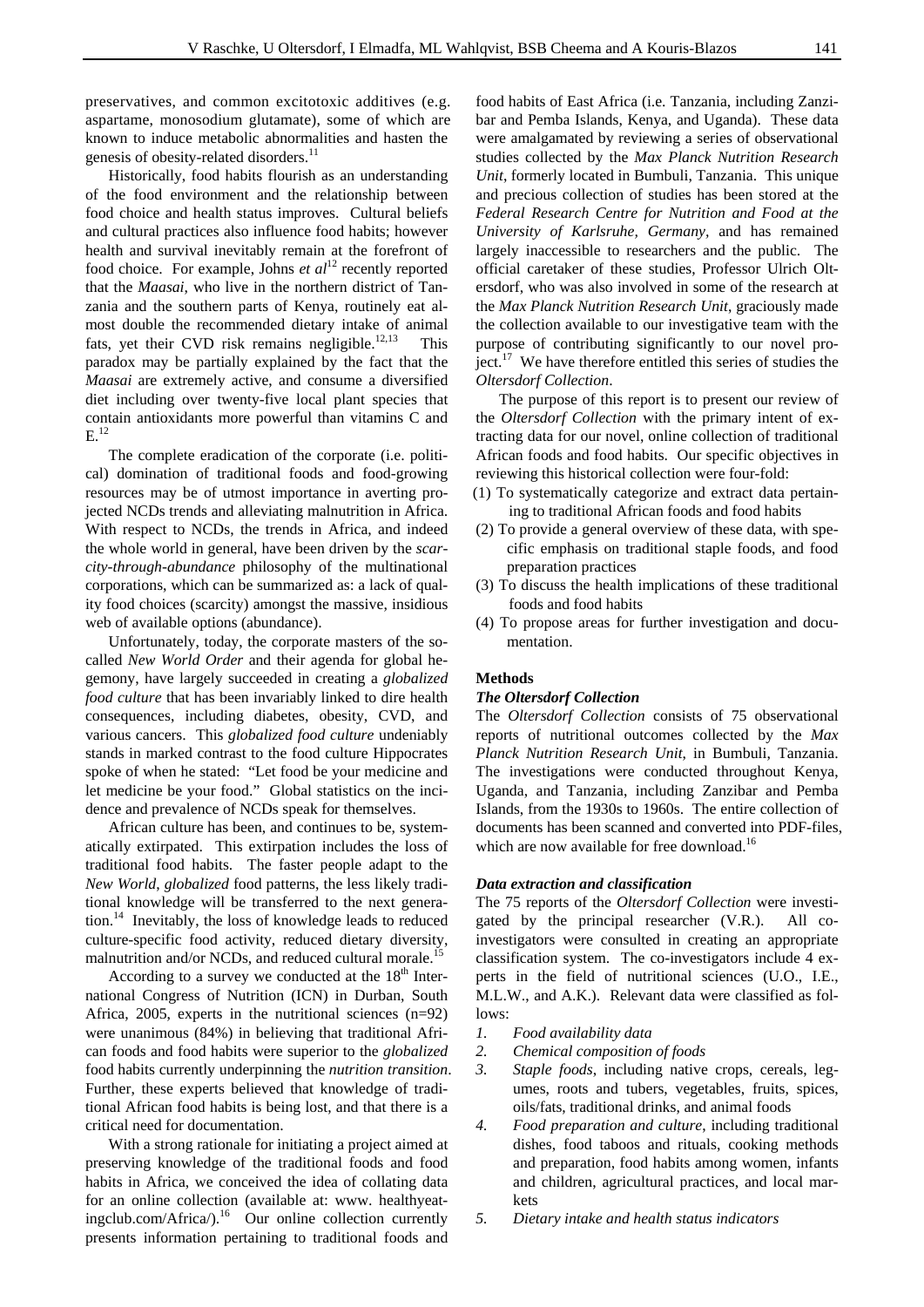|                                                    | Country     |             |             |                                   |  |
|----------------------------------------------------|-------------|-------------|-------------|-----------------------------------|--|
| Web-page topic                                     | Tanzania    | Kenya       | Uganda      | Zanzibar Island &<br>Pemba Island |  |
| Literature content by ethnic groups                | $\mathbf X$ | X           | $\mathbf X$ |                                   |  |
| Food balance sheets (1950-1962)                    | $\mathbf X$ | $\mathbf X$ | X           |                                   |  |
| Chemical compositions of traditional African foods | X           | X           | X           | X                                 |  |
| Nutrition transition                               | X           | X           | X           |                                   |  |
| Foods and beverages                                |             |             |             |                                   |  |
| Staple crops                                       | $\mathbf X$ | $\mathbf X$ | $\mathbf X$ |                                   |  |
| Cereals                                            | X           | X           | X           |                                   |  |
| Legumes                                            | $\mathbf X$ | X           | X           |                                   |  |
| Root and tubers                                    | X           | X           | X           |                                   |  |
| Vegetables                                         | $\mathbf X$ | $\mathbf X$ | X           | X                                 |  |
| Fruits                                             | $\mathbf X$ | X           | X           | X                                 |  |
| Spices                                             | $\mathbf X$ | $\mathbf X$ | $\mathbf X$ | $\mathbf X$                       |  |
| Oils and fats                                      | X           |             | X           | X                                 |  |
| <b>Traditional drinks</b>                          | X           | X           | X           |                                   |  |
| Animal foods                                       | X           | X           | X           | X                                 |  |
| Food habits                                        |             |             |             |                                   |  |
| Diet and dishes                                    | $\mathbf X$ | $\mathbf X$ | $\mathbf X$ | $\mathbf X$                       |  |
| Taboos and ritual foods                            | X           | X           | X           |                                   |  |
| Cooking methods and preparation                    | $\mathbf X$ | X           | X           | X                                 |  |
| Women                                              | X           | X           | X           |                                   |  |
| Children                                           | $\mathbf X$ | X           | X           |                                   |  |
| Agriculture                                        | $\mathbf X$ | X           | X           |                                   |  |
| Local markets                                      | $\mathbf X$ | X           | $\mathbf X$ |                                   |  |
| Nutrients and health                               |             |             |             |                                   |  |
| Calories                                           | $\mathbf X$ | $\mathbf X$ | $\mathbf X$ | $\mathbf X$                       |  |
| Protein                                            | X           | $\mathbf X$ | X           | $\mathbf X$                       |  |
| Vitamins and minerals                              | $\mathbf X$ | $\mathbf X$ | X           |                                   |  |
| Health and disease                                 | $\mathbf X$ | $\mathbf X$ | $\mathbf X$ |                                   |  |

#### **Table 1.** Online data availability by region

#### *The online collection*

The index page (at: www.healthyeatingclub.com/Africa/) provides a general overview of the online collection, including the background and aims of the project. The index page also provides data related to food availability and the chemical composition of foods in East Africa during this period.

Region-specific web pages provide the data related to foods, food habits, and dietary intake and health status indicators within various ethnic groups in Tanzania, Kenya, Uganda, and the Zanzibar and Pemba Islands. Availability of online data by region is presented in Table 1.

#### **Results**

#### *1. Food availability*

Food availability data (i.e. food balance sheets) have been collected, and are available for Tanzania<sup>18, 19</sup>, Kenya<sup>18</sup> and Uganda. $20-22$ 

#### *2. Chemical composition of foods*

Chemical composition data has been presented in eight publications.<sup>23-30</sup>

#### *3. Staple foods*

Investigations documenting traditional food habits in

Tanzania, Kenya, Uganda, and the Zanzibar and Pemba Islands are summarized in Table 2.

#### *Crops*

During the 1960s, plantains were a common staple crop around the Lake Victoria region of Uganda, and in the west and Kilimanjaro regions of Tanzania.31-33 Millet was common in the eastern and northern parts of Uganda, in the Nyanza region of Kenya, and the south side of Lake Victoria up to the Central Region in Tanzania.<sup>34-37</sup> The remaining regions produced maize as a primary staple crop, including the West Nile region in Uganda, the Rift Valley, the Central Region, large sections of the Eastern Region of Kenya, and a belt which stretches from the Pare and Usambara mountains in the north to the central parts of Tanzania. Rice was grown along the coast, on the islands, and in some riverine areas such as Tana in Kenya and Rufiji in Tanzania. Cassava also played an important role in many parts, though primarily as a reserve food.<sup>33,</sup> 38-40

#### *Cereals*

The main cereal staples of East Africa were millet and sorghum. They were an important energy source, and in certain seasons of the year they supplied 80 to 90% of the dietary protein intake, and virtually all the vitamin B1, nicotinic acid, vitamin A, calcium and phosphorus intake. Millet is one of the oldest grains and possibly the first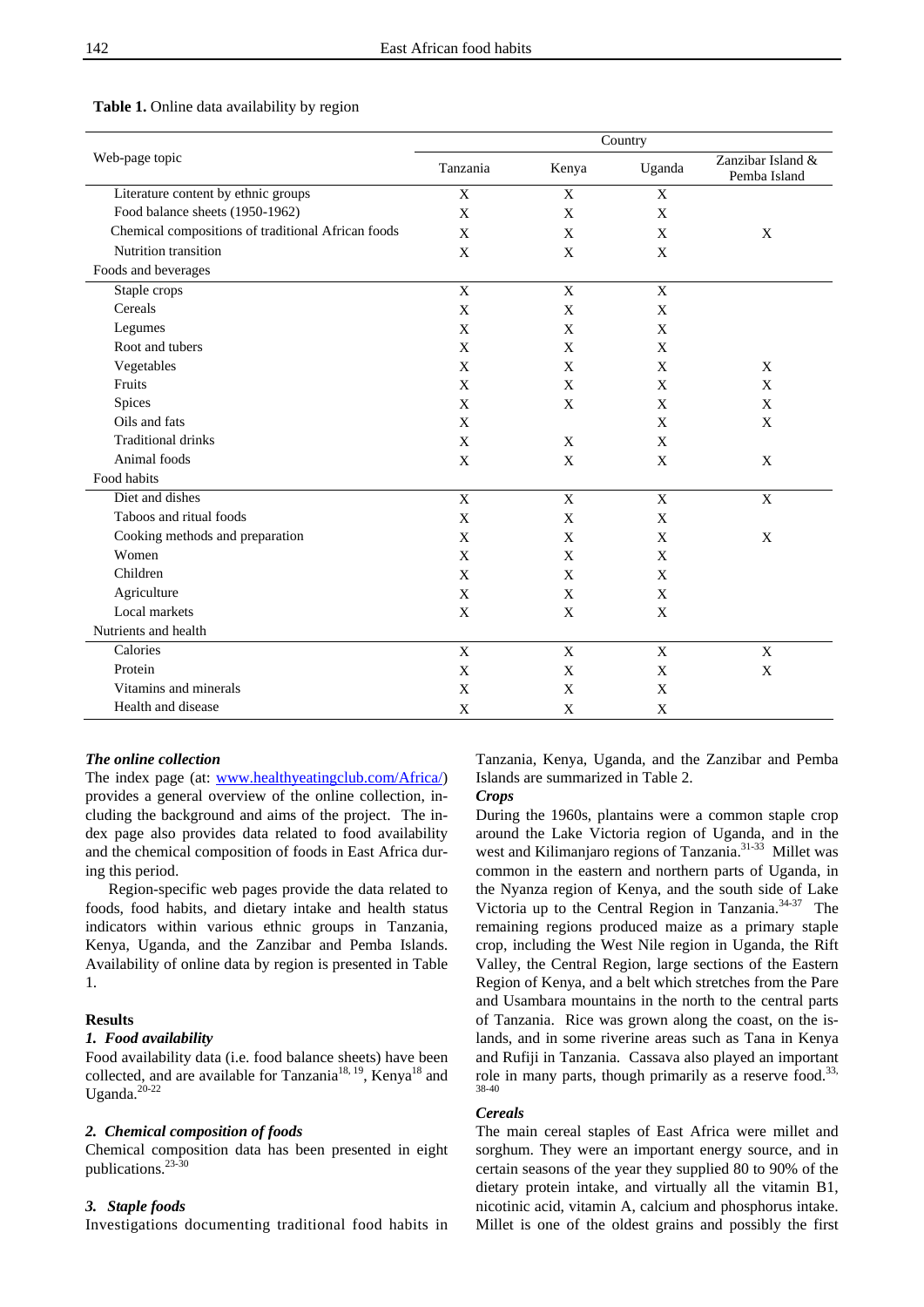#### **Table 2.** Data extracted from Tanzania, Kenya, Uganda, Zanzibar and Pemba Island (1930s-1960s).

| I. Traditional foods and beverages                                                                                                                                                                                                   |                                                                                                                                                                                       |
|--------------------------------------------------------------------------------------------------------------------------------------------------------------------------------------------------------------------------------------|---------------------------------------------------------------------------------------------------------------------------------------------------------------------------------------|
| Staple crops<br>Tanzania <sup>31-38</sup><br>Kenya <sup>39-42</sup><br>Uganda <sup>43-46</sup>                                                                                                                                       | Fruits<br>$\bullet$<br>Tanzania <sup>33, 34, 36, 47, 48</sup><br>Kenya <sup>33, 40</sup><br>Uganda <sup>43, 44, 55, 57, 58</sup><br>Zanzibar & Pemba Island <sup>53, 56</sup>         |
| Cereals<br>٠<br>Tanzania <sup>47</sup><br>Kenya <sup>47</sup><br>Uganda <sup>47</sup>                                                                                                                                                | Spices<br>$\bullet$<br>Tanzania <sup>33, 34, 59-61</sup><br>Kenya <sup>33, 60-62</sup><br>Uganda $44, 55, 61$<br>Zanzibar & Pemba Island <sup>53, 56</sup>                            |
| Legumes<br>Tanzania <sup>23, 26, 33, 34, 36, 48</sup><br>Kenya <sup>40, 41, 49</sup><br>Uganda <sup>50</sup>                                                                                                                         | Oils and fats<br>$\bullet$<br>Tanzania <sup>47, 63</sup><br>Kenya <sup>47</sup><br>Uganda <sup>44, 47, 55, 64</sup><br>Zanzibar & Pemba Island <sup>47, 53, 56</sup>                  |
| Root and tubers<br>$\bullet$<br>Tanzania <sup>26, 34, 36, 47, 51-53</sup><br>Kenya <sup>40, 49</sup><br>Uganda <sup>47</sup>                                                                                                         | <b>Traditional drinks</b><br>$\bullet$<br>Tanzania <sup>33, 34</sup> 62, 48, 65 48, 66<br>Kenya <sup>39, 40, 49, 54</sup><br>Uganda <sup>45, 46, 55, 67, 68</sup>                     |
| Vegetables<br>Tanzania <sup>19, 31, 33, 34, 36, 37, 48, 52</sup><br>Kenya <sup>40, 54</sup><br>Uganda <sup>55</sup><br>Zanzibar & Pemba Island <sup>53, 56</sup>                                                                     | Animal foods<br>$\bullet$<br>Tanzania <sup>34, 26, 31-33, 36, 37, 48, 52, 59, 66</sup><br>Kenya <sup>40</sup><br>Uganda $43,55$<br>Zanzibar & Pemba Island <sup>53, 56</sup>          |
| II. Cultural food habits                                                                                                                                                                                                             |                                                                                                                                                                                       |
| Diet and dishes<br>$\bullet$<br>Tanzania <sup>31-33, 35, 34, 36, 38, 65, 69</sup><br>Kenya <sup>41, 54, 62, 70, 39, 40, 49, 71</sup><br>Uganda <sup>43-46, 50, 55, 64, 68, 72, 73</sup><br>Zanzibar & Pemba Island <sup>53, 56</sup> | Children<br>Tazania <sup>32, 66, 69</sup><br>Kenya <sup>39-41, 54, 62, 70, 79</sup><br>Uganda <sup>32, 44, 58, 64, 67, 68</sup>                                                       |
| Taboos and ritual foods<br>٠<br>Tanzania <sup>33, 74-76</sup><br>Kenya <sup>74,76</sup><br>Uganda <sup>44, 55, 64, 74, 77</sup>                                                                                                      | Agriculture<br>٠<br>Tanzania <sup>34, 38, 65, 69, 80, 81</sup><br>Kenya <sup>30, 39, 78</sup><br>Uganda <sup>20, 44, 55, 68, 82</sup>                                                 |
| Cooking methods and preparation<br>$\bullet$<br>Tanzania <sup>33, 34, 36, 38, 48, 69, 78</sup><br>Kenya <sup>39, 40, 49, 54</sup><br>Uganda $44, 50, 73$<br>Zanzibar & Pemba Island <sup>53, 56</sup>                                | Local markets<br>Tanzania <sup>63</sup><br>Kenya <sup>49</sup>                                                                                                                        |
| Women<br>Tanzania <sup>32, 36, 66, 69, 75</sup><br>Uganda <sup>32, 44, 57, 58, 64, 67, 68</sup><br>III. Nutrients and health                                                                                                         |                                                                                                                                                                                       |
| $\bullet$                                                                                                                                                                                                                            |                                                                                                                                                                                       |
| Calories<br>Tanzania <sup>33-35, 37, 38, 69, 83-85</sup><br>Kenya <sup>27, 30, 39, 86</sup><br>Uganda <sup>64, 73, 77, 87</sup><br>Zanzibar & Pemba Island <sup>56</sup>                                                             | ٠<br>Vitamins and Minerals<br>Tanzania <sup>33-35, 37, 38, 69, 83-85</sup><br>Kenya <sup>27, 30, 39, 86</sup><br>Uganda <sup>64, 73, 77, 87</sup>                                     |
| $\bullet$<br>Protein<br>Tazania <sup>33-35, 37, 38, 69, 83-85</sup><br>Kenya <sup>27, 30, 39, 86</sup><br>Uganda <sup>64, 73, 77, 87</sup><br>Zanzibar & Pemba Island <sup>56</sup>                                                  | $\bullet$<br>Health and disease<br>Tanzania <sup>38, 52, 65, 69, 83, 85, 88-90 13, 19, 34, 80</sup><br>Kenya <sup>30, 39, 86, 91-95</sup><br>Uganda <sup>45, 46, 55, 64, 68, 96</sup> |

used as a staple food. It is believed to have originated in Uganda, a region considered by some to have been the *Breadbasket of Africa*. 41 Millet is known for its high calcium content. It can grow in poor soil and mature quickly if adequately irrigated.42 *Sorghum bicolor* was reportedly drought resistant.<sup>42</sup> These cereals are high in calcium, carotene and protein.42

*Legumes* 

Kidney beans, cowpeas (*Vigna unguiculata*), groundnuts

 (*Arachis hypogaea*) and bambara groundnuts (*Vigna subterranea*) were commonly consumed throughout Tanzania.23, 26, 32, 40, 43, 44 In Kenya, legumes consumed among the *Kikuyu* included several bean and pea varieties, including a European dwarf bean called *mboco*, pigeon pea (*njugu*), black bean, brown or white bean varieties (*njahe*), red bean (*kunde*), small peas (*thoroko or chirok*), small green pea (*thuu*), and small round green pea (*podzo*).<sup>45-47</sup> In Uganda, approximately one sixth of the total 6.3 mil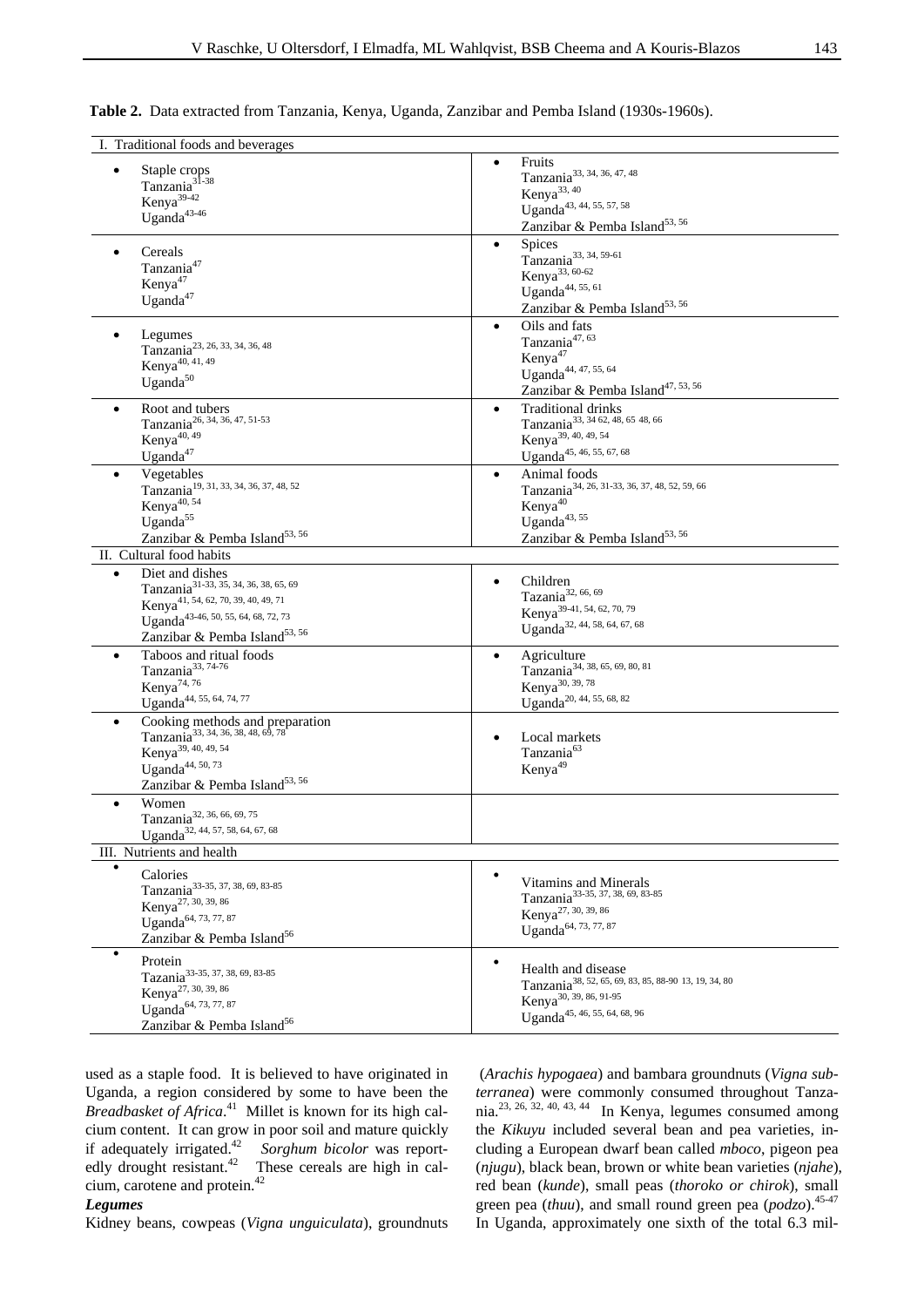lion cultivated acres were occupied by grain legumes, of which groundnuts and kidney beans were the most prevalent, followed by cow peas, pigeon peas, and

field peas.<sup>48</sup>

#### *Root and tubers*

The most common root and tubers cultivated in East Africa during this period included tannia (*Xanthosoma sagittifolium*), taro (*Colacasia esculenta*) and various yams (*Dioscorea*). More recently introduced roots and tubers include cassava and sweet potato.<sup>26, 32, 38, 40, 42, 49</sup>

#### *Vegetables*

Thirty-nine wild, indigenous and edible vegetables were identified in Tanzania including twenty-one on Ukara Island<sup>32</sup>, three in the Tabora region<sup>40</sup> and fifteen among the *Sukuma* in the Lake Province.<sup>43</sup>

Common traditional leafy vegetables that formed an essential part of the East African diet included amaranth (*Gynandropsis gynandra*), baobab (*Adansonia*), African nightshade (*Solanum species*), hibiscus (*Hibiscus sabdariffa*), spiderplant (*Basella alba*) and taro (*Colacasia esculenta*). <sup>19, 32, 34, 40, 43, 44, 50, 51 Leaves of introduced vegeta-</sup> bles such as sweet potato, pumpkin, cassava, beans and cowpeas were also consumed when in season.<sup>38</sup>

#### *Fruits*

Among the *Bahaya,* who occupied the northwestern corner of Tanzania, locally grown fruits included oranges, tangerines, lemons, limes, pineapples, pawpaw, passion fruit, mangoes, tree tomatoes, sweet and yellow bananas, plantain and bitterberries.<sup>44</sup> Sixteen wild and edible fruits of the *Sukuma* in the Lake Province have also been documented.43 The pawpaw and cape gooseberry were a favorite snack for women and children in the Kiberege division of the Ulanga Valley in Tanzania.<sup>42,50</sup> On Ukara Island, fruits including unripe lemons were eaten by children.52 Wild fruits on this island included *mfiru*, *sungwa, ndobe, mamonyi, mande*, *buyeko*, and *buhunda*. 52 In Uganda, figs, tamarinds, shea butter fruits and the fleshly part of borassus palm fruits were commonly assimilated into the regular diet.<sup>53</sup> Among the *Baganda*, the largest ethnic group in Uganda during the 1960s, pawpaw and passion fruit were the most common fruits.<sup>31</sup> *Ntula*, berries of *Solanum sp.,* were considered a snack food for children.<sup>31</sup>

#### *Spices*

Spices were an integral part of the food culture in coastal regions due to longstanding Islamic and Indian influence. The most common varieties used were black pepper, chili pepper, capsicum annum (*pilipili kali*), cinnamon, curry powder (*bizari*), and tamarind.<sup>54, 55</sup> Seven surveys reported that use of salt was widespread in East Africa.<sup>31, 32,</sup> 34, 43, 56-58 Reeds were burnt and salt was obtained from the ashes by a process of solution and reprecipitations.<sup>43</sup> In Teso, Uganda, salt was obtained by dissolving it from the ashes of *echuga* (*Leonolis meptifolia*), *epungula*  (*Coreopsis ugandensis*), *elokile* (*Sonchus bipontini*), *epopong* (*Euphorbia candelubra*), *essege* (*Pennesentum sp.*) and *eliloto* (*Sesamum Macranthum*).31 Besides salt, the ripe fruits of *elamai* (*Ximenia americana*) and the pods of *epiduru* (*Tamarindus indica*) were used to flavor the foods.<sup>34</sup>

#### *Oils and fats*

The main sources of vegetable fats used in East Africa

included the oil of *simsim* (*Sesamum indicum*), cottonseed, shea butter nut (*Butyrospermum parkii)*, coconut, groundnut and palm fruit.31, 34, 42 Oyster nuts (*Telfairia pedata*) called *kweme* in Kiswahili or *nkungu* in Kisambaa, were highly esteemed for pregnant women among several ethnic groups in East Africa.59 This particular nut was believed to promote lactation due to a high content of protein and fat.<sup>59</sup>

#### *Traditional drinks*

Eleven reports<sup>34, 44, 60-62 32, 36, 43, 46, 63, 64</sup> described the use, preparation and importance of native beer in East Africa. Beer was prepared from a variety of constituents, including millet, sorghum or maize, and sugar cane or honey.<sup>34,</sup> 44, 60-62 32, 36, 43, 46, 63, 64 The preparation and use of other native drinks were reported in five publications including the descriptions of a raw defibrinated blood and milk drink in Karamoja, Uganda<sup>65</sup>, banana wine in the Bukoba district of Tanzania44, *usawo*, a mixture of cow's blood, sour milk and honey consumed by the *Chagga* mothers of northern Tanzania, after delivery<sup>66</sup>, and *ucuru*, a thin gruel prepared from finger millet or maize and consumed by the *Kikuyu* in Kenya.<sup>45, 64</sup>

#### *Animal foods*

Most groups in East Africa ate meat only occasionally.<sup>53</sup> Where fish was available, generally only around the lake regions and the coast, it was consumed both fresh and dried.<sup>53</sup> Various species of birds, rats, mice, locusts, grass hoppers and white ants, generally relished as delicacies, were also consumed.<sup>53</sup> Meat and milk were more significant among pastoral people such as the *Maasai*, *Samburu* and *Turkana*, who live in the dry steppes.<sup>17</sup> Milk was obtained from cows, goats and occasionally sheep. It was taken fresh or was fermented in containers, mainly gourds (*kibuyu* in Swahili) or hollowed-out wood, as in the case of many pastoralists in the north and east.<sup>13</sup> The milk was churned to make sour milk or butter, popular among pastoralists.<sup>13, 53, 57, 67</sup>

#### *4. Food preparation and culture*

Examples of traditional dishes and meal patterns in Tanzania, Kenya, and Uganda are presented in Tables 3-5.

#### *Taboos and ritual foods*

Food taboos most commonly existed among women. These could include the avoidance of eggs, chicken, mutton and several species of fish. $68, 69$  Clear indications of why these foods were ritually avoided were not always collected by the researchers.

#### *Cooking methods and preparation*

Unique utensils used for food preparation in East Africa have been documented in several publications. $64$ ,  $32$ ,  $48$ ,  $70$ Most foods were boiled, and occasionally roasted.<sup>36</sup> Food preparation techniques have been described for cereals, roots and tubers, legumes, vegetables and animal foods in Tanzania<sup>43, 50, 67, 71, 32, 37, 40, 63, 70</sup>, Kenya<sup>36, 45, 46, 64</sup> and Uganda.<sup>31, 34, 35, 48, 53, 61, 62, 65, 72, 73</sup>

#### *Women and infants*

In Tanzania, modifications of the diet in pregnant and lactating women, as well as the diets of infants were investigated in four studies.<sup>37, 40, 66, 67</sup> Moller<sup>74</sup> reported on the different customs and beliefs involved in pregnancy and delivery of newborns or twins among several ethnic groups in Tanzania, including the *Wahehe, Wagogo,*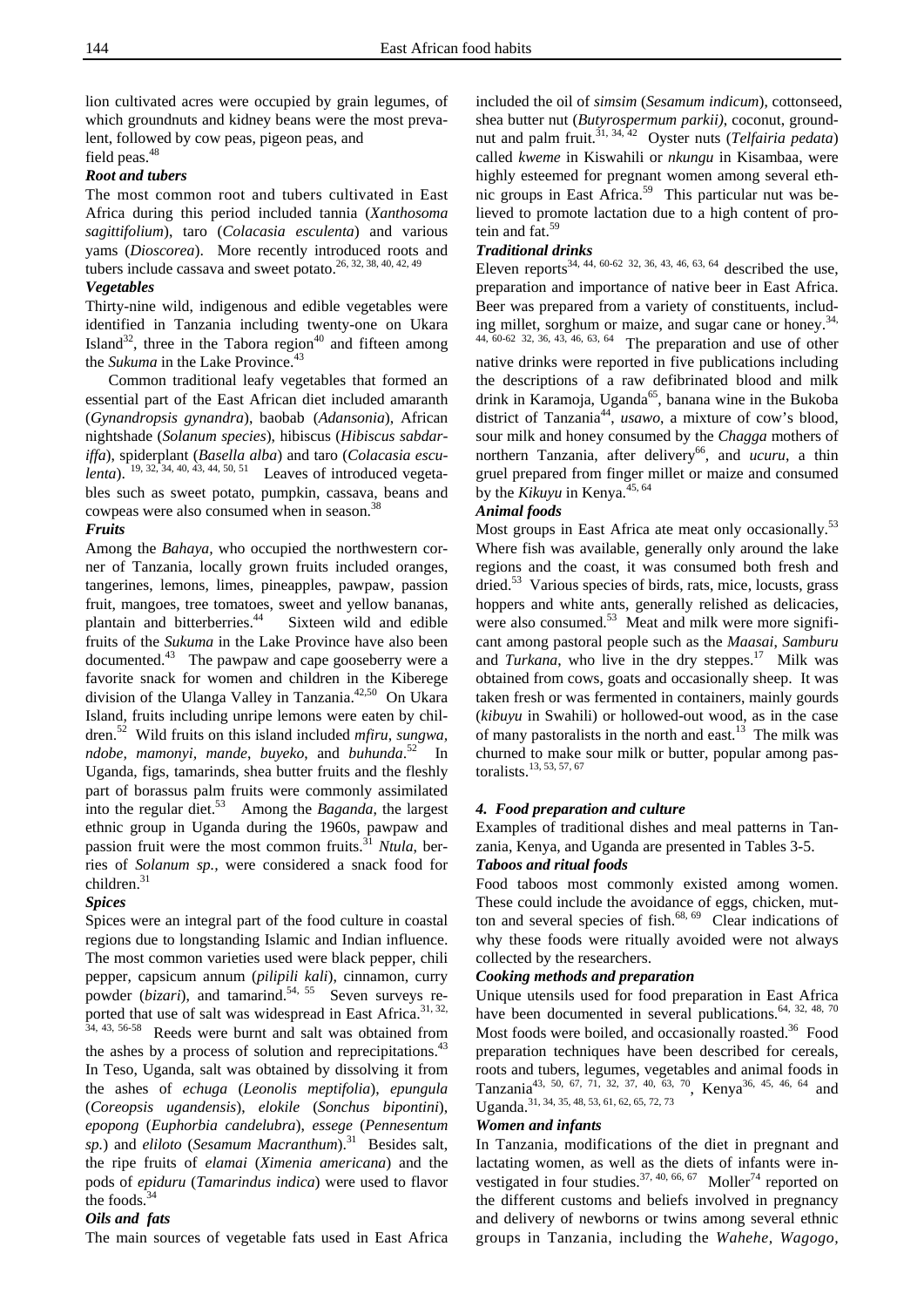|  |  |  | Table 3. Main dishes of different ethnic groups in Kenya. |  |  |
|--|--|--|-----------------------------------------------------------|--|--|
|  |  |  |                                                           |  |  |

| Author <sup>Ref.</sup><br>(year)                             | Location<br>(Ethnical group)        | Main dishes                                                                                                                                                                                                                                                                                                                                                                                                                                                               |
|--------------------------------------------------------------|-------------------------------------|---------------------------------------------------------------------------------------------------------------------------------------------------------------------------------------------------------------------------------------------------------------------------------------------------------------------------------------------------------------------------------------------------------------------------------------------------------------------------|
| Callanan <sup>36</sup><br>(1926)                             | Nyanza Province<br>(Luo)            | Kuon (ugali in Swahili): A doughy substance prepared by boiling <i>mtama</i> (sorghum<br>flour) or flour of finger millet (kal in Swahili) in water until a doughy substance was<br>formed - eaten with meat or native vegetables, buttermilk (buyo), blood, fish, chicken<br>or eggs<br>Wimbi (Finger millet - Eleusine coracana), was chiefly consumed by the Luo near the<br>Kisii border<br>Less frequent: A mixture of beans (oganda) and maize (oduma) termed nyoyo |
| Orr et $aI67$<br>(1931)<br>Farnworth <sup>44</sup><br>(1937) | <b>Central Province</b><br>(Kikuvu) | Irio: A mixture composed of maize, various kinds of beans and mashed bananas<br>$\bullet$<br>Gruel (ucuru) made from millet flour and water (or other beverage)<br>Women's dishes were distinguished by containing:<br>a. Green leaves<br>b. Special millet varieties (e.g. red millet varieties: mugimbi or mwimbe)<br>c. Salt or salt substitutes                                                                                                                       |
| Allen <sup>46</sup><br>(1955)                                | Costal region<br>(Giriama)          | • Sima: A porridge made from maize and $tui^*$<br>· Porridge made from brown rice, cassava and banana<br>• Kitowea: A mixture made from kunde (read bean), podzo (small, round green bean)<br>stewed beef or goat, boiled fish or shark, prawns or chicken<br>• Bananas - boiled, eaten raw, or fried in ghee<br>• Sweet potatoes roasted in ashes or boiled                                                                                                              |
| Shaper et al <sup>68</sup><br>(1961)                         | Northern Kenya<br>(Samburu)         | • Staple food: milk - warriors usually drank milk twice a day<br>• Other major dietary item: meat<br>• Meat and milk were never consumed on the same day<br>• Supplementary food: blood - only used during the dry season                                                                                                                                                                                                                                                 |
| Gerlach <sup>69</sup><br>(1961)                              | Kenyan coast<br>strip<br>(Digo)     | · Breakfast: cold remains of supper or thin gruel, tea and raised cake - made of maize<br>meal or imported wheat flour<br>· Midday: same foods as for breakfast or roasted corn, bean soup or roasted, baked ba-<br>nanas<br>• Evening: Digo $(>\!\!8$ years old) consumed one quart of a thick mixture of rice, plantain,<br>sweet potatoes (chakuria) and 1 half pint of meat, fish, sour milk or wild greens (chi-<br><i>toweo</i> ) excluding beans and bananas       |

\* Extract obtained through washing and squeezing grated coconuts

*Waluguru, Sukuma, Wanyakyusa, Wachaga,* and *Bahaya*.

In Uganda, seven publications have provided an insight into the cultural and anthropological factors in maternal nutrition, lactation and child feeding practices among the *Baganda*<sup>68</sup>, *Buganda*<sup>31</sup>, *Luo*<sup>75</sup>, *Acholi*<sup>35</sup>, *Hadza<sup>67</sup>, Karamojong*<sup>61</sup> and *Bahaya*<sup>60</sup> in Uganda.

#### *Children*

In Tanzania, the feeding of children has been described among the *Hadza* hunters<sup>67</sup>, *Gogo*<sup>37</sup>and *Chagga*.<sup>66</sup> In Kenya, the feeding of children has been described amongst the *Luo<sup>36</sup>*, 64, *Kikuyu<sup>45</sup>*, 47, 64, 76, *Maasai77*, and Samburu.<sup>78</sup> In Uganda, such descriptions have been collected amongst the *Buganda<sup>31</sup>*, *Baganda* and *Luo<sup>75</sup>*, *Acholi35*, *Hadza<sup>67</sup>*, *Karamojong<sup>61</sup>* and *Bahaya*. 60

#### *Agriculture*

Agricultural practices have been documented in Tanzania among the *Wangoni*79, *Bahaya*32, *Gogo*37, 63, *Sukuma*63, *Wachaga*<sup>70</sup>, *Shambala*<sup>80</sup>, in Kenya among the *Kikuyu*<sup>30, 64</sup>, *Luo*64, *Wakamba*64, *Digo* and *Daruma*81 and in Uganda among several unnamed tribes.<sup>20, 31, 34, 61, 82</sup>

#### *Local markets*

Descriptions of traditional foods offered at local markets, including seasonal variations, supply and demand, and

variations in prices have been provided for Bumbuli, Tanzania59 and the *Kikuyu* market in the Central Province of Kenya.<sup>46</sup>

#### *5. Dietary intake and health status indicators*

Nutritional and health status, as well as dietary intake was evaluated in 19 publications.<sup>16</sup>

#### **Discussion**

Our investigative group systematically reviewed the *Oltersdorf collection,* 75 observational studies conducted between the 1930s and 1960s and collected by the *Max Planck Nutrition Research Unit*, formerly located in Bumbuli, Tanzania. Our primary intention was to extract data pertaining to traditional East African foods and food habits. This data extraction revealed several important findings which may have profound implications for averting current NCDs trends and malnutrition throughout sub-Saharan Africa.

 The earliest food crops used by most agriculturalists in East Africa included sorghum, finger and pearl millets, hyacinth (*lablab*) beans, bambara groundnuts, bottle gourds, cowpeas, and yams. $83$  According to our data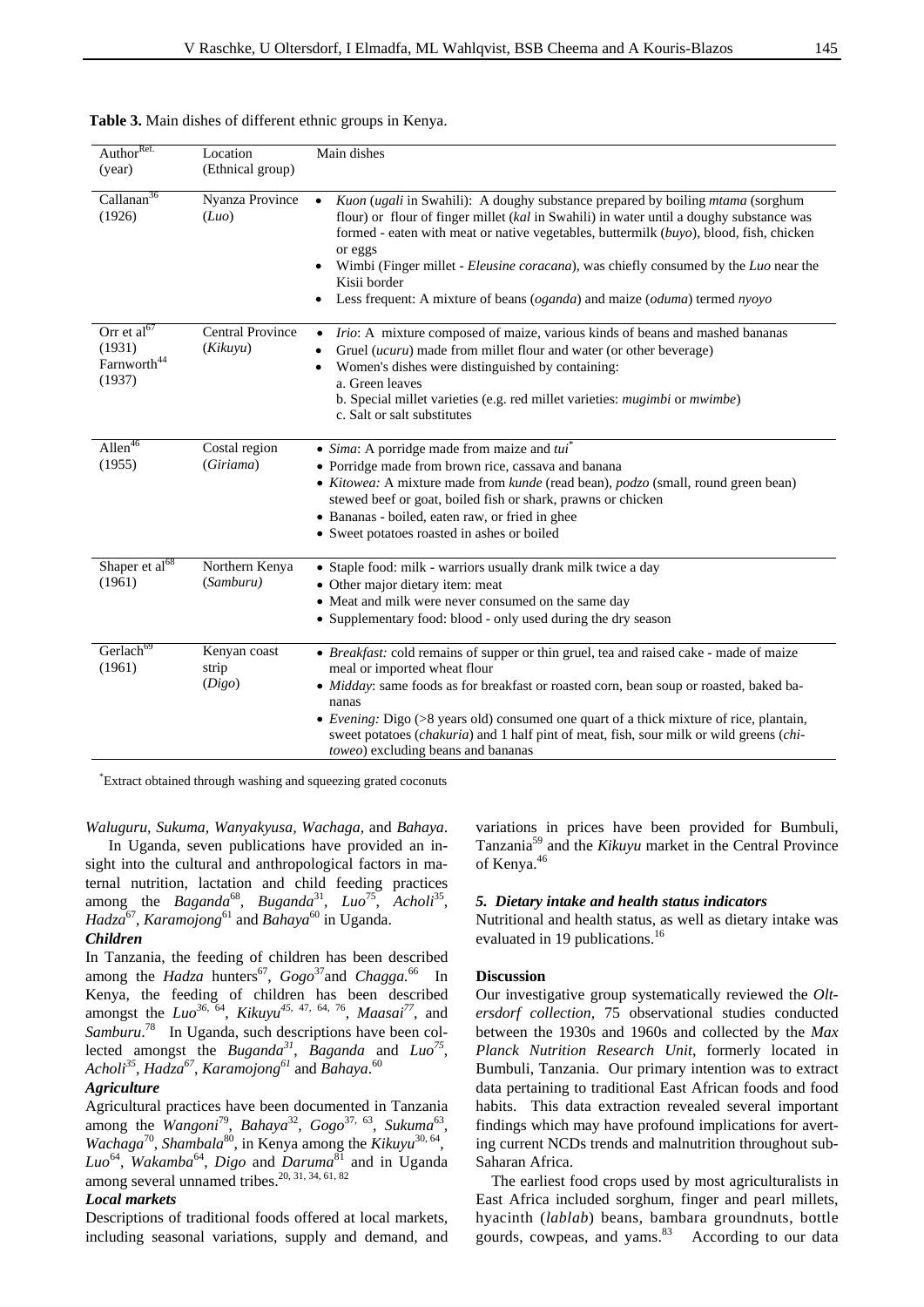| Author <sup>Ref.</sup>                            | Location                  | Main dishes                                                                                     |
|---------------------------------------------------|---------------------------|-------------------------------------------------------------------------------------------------|
| (year)                                            | (Ethnical group)          |                                                                                                 |
| Culwick et al <sup>49</sup>                       | Ulanga, Kiberege          | · Boiled rice or porridge (made from maize, cassava, finger millet) with a relish of            |
| (1939)                                            | Division                  | fish or meat and wild green vegetables                                                          |
| Laurie et $al32$                                  | Bukoba district           | • Plantains, beans and <i>ningu</i> ( <i>Labeo victorianus</i> ) or other fish                  |
| (1951)                                            | (Bahaya)                  |                                                                                                 |
| McLaren <sup>62</sup>                             | North-West Tanza-         | • 2 main meals/day - at noon and around sunset                                                  |
| (1960)                                            | nia                       | • Stiff porridge made from sorghum, millet, maize flour or cassava - eaten together             |
| Tanner <sup>42</sup>                              | (Sukuma)                  | with a relish of green vegetables, a meat or fish (dried) stew                                  |
| (1956)                                            |                           | · Maize on the cob, cassava, ground nuts, tomatoes and other fruits were eaten raw              |
|                                                   |                           |                                                                                                 |
| Schaffer et al <sup>37</sup>                      | Central Province          | • $Ugali^*$ was made from millet, maize or sorghum - eaten with at least one sauce              |
| (1963)                                            | (Gogo)                    | (made from soured milk, legumes, leafy vegetables or meat)                                      |
|                                                   |                           | • Most favourite sauce was prepared from sesame, cowpea leaves, tomatoes, onions                |
|                                                   |                           | and aloes                                                                                       |
|                                                   |                           | • Meat was on average consumed once a week                                                      |
|                                                   |                           | • Soured milk was served with 50% of the meals                                                  |
|                                                   |                           | • Sweet potatoes or pumpkins were served as soul food                                           |
|                                                   |                           |                                                                                                 |
| Jelliffe et al <sup>66</sup>                      | North Tanzania            | · Food was eaten after it was obtained through hunting or gathering                             |
| (1962)                                            | (Hadza)                   | • Meat and yams were barbecued - only older women were permitted to have cook-                  |
|                                                   |                           | ing pots to boil the meat in                                                                    |
|                                                   |                           | • Wild fruit, berries and seeds were eaten raw                                                  |
|                                                   |                           |                                                                                                 |
| $Nguma^{70}$                                      | Kilosa district           | $\bullet$ 1-3 meals/day                                                                         |
| (1969)                                            | (Wasagara,                | $\bullet$ Ugali <sup>*</sup> was made from maize and sorghum flour and was consumed with beans, |
|                                                   | Wakaguru,                 | cowpeas, pigeon, peas and meat, fish or green leaves                                            |
|                                                   | Wavidunda, Walu-          | • Snacks: banana, cassava and corn                                                              |
|                                                   | guru)                     |                                                                                                 |
| Tanzania National<br>Nutrition Unit <sup>40</sup> | Tabora region             | • Breakfast: tea or coffee with sugar and sometimes milk                                        |
|                                                   | $(N$ yamwezi $)$          | · Midday/Evening: ugali* was made from cassava, maize or sorghum flour and eaten                |
| (1967)                                            |                           | with a side dish prepared from green leaves or legumes                                          |
|                                                   |                           | • Foods for special occasions: rice served with meat or chicken as a side dish                  |
|                                                   |                           | · Foods consumed during work: boiled cassava, tea, groundnuts, makande (maize                   |
|                                                   |                           | and bean mixture), $ugali^*$ , vegetables, $uji^{**}$ , fresh or dried cassava                  |
| Zanzibar Protec-                                  | Zanzibar and              | • <i>Breakfast:</i> tea - if affordable, small amount of tinned or fresh milk with sugar        |
| torate <sup>54</sup>                              | Pemba Island <sup>+</sup> | added, white bread or otherwise makake wa kusukuma (gruel of millet), fresh fruits              |
| (1937)                                            |                           | or dates                                                                                        |
| Smith et al <sup>53</sup>                         |                           | $\bullet$ Midday:                                                                               |
| (1935)                                            |                           | a. Fish with one of the following foods: cassava, plantain, sweet potato, yam,                  |
|                                                   |                           | breadfruit                                                                                      |
|                                                   |                           | b. Mseto (i.e. rice and <i>dhal</i> boiled together with $tui^{\#}$ )                           |
|                                                   |                           | c. Kiwanda (eggs beaten up and fried - eaten with rice and raw green leaves)                    |
|                                                   |                           | • Evening: fish or meat curry with rice or bread - main meal of the day                         |
|                                                   |                           | $\bullet$ Boiled green leaves were sometimes eaten as a $3rd$ dish                              |
|                                                   |                           |                                                                                                 |
|                                                   |                           | • For a feast: pilau - a dish made with beef, mutton or goat's meat, ghee, gamti rice           |

**Table 4.** Main dishes of different ethnic groups in Tanzania.

\*Mixing flour from a starchy food in hot water and cooking as one mixes the substance to a paste that varied in consistency \*\*Porridge based on cereals, its consistency varied among the areas as well as the flavoring (salt, sugar, lemon, tamarind, baobab, coco-

nut, cow ghee/butter or milk)

# Extract obtained through washing and squeezing grated coconuts +

Zanzibar and Pemba Island were inhabited by 5 ethnic groups

extraction, several of these food crops remained part of the diet in various parts of East Africa between the 1930s and 1960s. Many have recently been validated for their significant health benefits. For example, sorghum has recently been identified as containing significant amounts of polyphenols and antioxidants,<sup>84</sup> while millet has been shown to reduce risk factors for  $CVD$ .<sup>85, 86</sup> According to Mossanda *et al*, 87 the Bambara groundnut (*Vignea subterranean*) possesses anti-oxidative and anti-mutagenic activities.

Uncultivated and wild edible fruits, vegetables and other plants species could supply significant amounts of micronutrients to the diet of the Africans.<sup>88</sup> Green leafy vegetables are high in beta-carotene,<sup>89</sup> contain significant amounts of polyphenols and have free radical scavenging abilities.90 The *Luo* people of Western Kenya have suggested that the leafy vegetables that form an important part of their diet protect against gastro-intestinal disturbances. In particular, *Solanum nigrum* is effective against the protozoan gut parasite *Giardia lamblia*. 91 Okra (*Hi*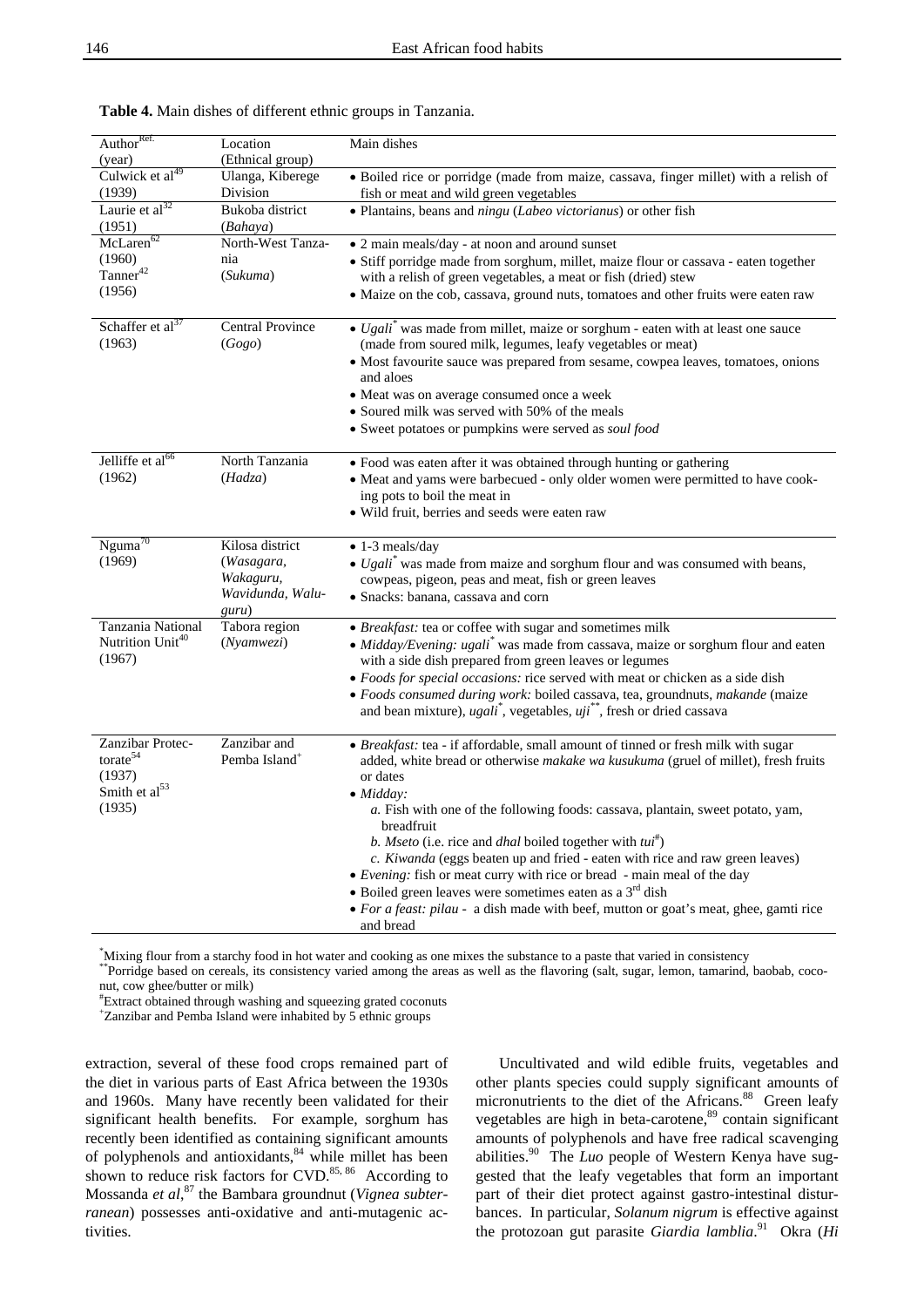| Author <sup>Ref.</sup> (year)            | Location<br>(Ethnical group)                    | Main dishes                                                                                                                                                                                                                                                                                                                                                                                                             |
|------------------------------------------|-------------------------------------------------|-------------------------------------------------------------------------------------------------------------------------------------------------------------------------------------------------------------------------------------------------------------------------------------------------------------------------------------------------------------------------------------------------------------------------|
| Courcy-Ireland et<br>$al^{34}$<br>(1937) | Teso<br>Ajuluku and Opami<br>village<br>(Iteso) | • 2 main meals/day (midday and evening)<br>• <i>Breakfast</i> : drink of beer, a baked sweet potato or cassava - eaten in fields dur-<br>ing work<br>• Fish was consumed on a regular basis in Opami compared to Ajuluku<br>• <i>Atap</i> : ground and cooked wimbi (finger millet)<br>• Milk was used for <i>atap</i> instead of water by wealthier families and the curds<br>were mixed with greens or other relishes |
| Rutishauser <sup>31</sup><br>(1963)      | Buganda<br>(Baganda)                            | • Breakfast: left-over food from the night before which was also given to chil-<br>dren as a midday meal<br>• Midday/Evening: one staple (i.e. <i>matoke</i> or other types of bananas, sweet po-<br>tato, cassava, maize or yams) and one or more sauces made from gathered in-<br>sects, fish, meat, beans, sesame, ground nuts or wild vegetables                                                                    |
| Jelliffe et $al35$<br>(1963)             | Acholi district<br>(Acholi)                     | • Stiff dough-like preparation of finger millet $(kwon)$ - eaten with $dek$ , a variable<br>mixture of: beans ( <i>Phaseolus vulgaris</i> ), cowpeas ( <i>Vigna unguiculata</i> ), congo<br>peas (Cajanus indicus), simsim (Sesami indicum) and meat or fish<br>• When available, mushrooms, termites, wild edible leaves, honey and fruits<br>such as mangoes were eaten                                               |

| Table 5. Main dishes of different ethnic groups in Uganda. |  |  |
|------------------------------------------------------------|--|--|
|------------------------------------------------------------|--|--|

*biscus esculentus*) has been identified as a cholesterol lowering food.<sup>92</sup> Its ability to reduce total cholesterol and low density lipoprotein cholesterol may contribute to the prevention of CVD.

Edible wild roots and tuber species have been reported to be an important energy and water source for pastoralists and hunter-gatherers and were wellrecognized for their medicinal properties by several ethnic groups throughout East Africa.<sup>67, 78, 93, 94</sup> A recent investigation by Hou *et al*<sup>95</sup> has revealed that the storage protein of yam tuber (*Dioscorea batatas Decne*) may have antioxidant properties.

Traditionally, plant oils were used for cooking in East Africa. These included the oil of shea butter nut (*Butyrospermum parkii)*, sesame seed (*Sesamum indicum*) and red palm. These particular plant oils are associated with nutrition and health benefits.<sup>96-99</sup> Sesame oil, for example, improves hypertension, lipid profiles, and lipid peroxidation and increases enzymatic and nonenzymatic antioxidants.<sup>96</sup> Owing to its high content of phytonutrients and antioxidant properties, the possibility exists that palm fruit offers health benefits by reducing lipid oxidation, oxidative stress and free radical damage.  $97, 98$  The use of palm fruit or its phytonutrient-rich fractions, particularly water-soluble antioxidants, may confer some protection against a number of disorders and diseases including CVD, cancers, cataracts and macular degeneration, cognitive impairments, and Alzheimer's disease.<sup>97, 98</sup>

Animal foods played a significant role in certain East African communities throughout this period. Although the diet might have been high in animal foods, the evidence suggests an absence of NCDs and a low CVD risk profile.<sup>13, 100</sup> A combination of factors, including the lack of processed meats, low energy intake, and deep-rooted cultural practices which included ample amounts of physical activity may have been essential in averting CVD. By contrast, the processed meats saturating markets today have been directly associated with an elevated

 $CVD$  risk profile.<sup>101</sup> Recent evidence suggests that the regular chewing of *Commiphora* and other species of myrrh *sensu lato*, high in hypoglycemic,<sup>102</sup> antioxidant,<sup>103</sup> anti-inflammatory, and antibiotic properties<sup>104</sup> offers health benefits. The antioxidant activity of phenolics $105$ and the cholesterol-binding activity of saponins<sup>100</sup> in *Maasai* food may further modulate the effects of a highlipid diet. $106$ 

Between the 1930s and 1960s, most foods in East Africa were boiled or roasted, whereas many foods today are fried or deep fried.<sup>36, 107</sup> Frying and deep frying in particular, have been associated with adverse health outcomes including elevated concentrations of proinflammatory cytokines and homocysteine.<sup>101</sup>

A diversified diet combined with traditional knowledge of food preparation may advance our understanding of health by complementing current scientific knowledge of micronutrient density and nutrient absorption.<sup>108</sup> A diet consisting of a diversity of wild, edible plants, legumes, condiments, wild game meat, milk, fish and cereals such as sorghum and different varieties of millet is likely to be associated with significant health benefits and longevity.109-111 In Kenya, Onyango and colleagues have recently demonstrated that a diversified diet enhances the development of young children.<sup>112</sup>

Governmental (i.e. corporate) policies and their major socio-economic and environmental repercussions have fundamentally destroyed human health in Africa.<sup>113</sup> In addition, the simplification of a now *globalized* diet has presented the global population with unprecedented obstacles. Health implications of dietary simplification include nutrient deficiency and an increased prevalence of NCDs.114 These trends are occurring worldwide, in both developed and developing countries, including the countries of East Africa.

Knowledge of traditional food habits in Africa is being lost. There is clearly an imperative need for documentation, compilation, and dissemination of this rapidly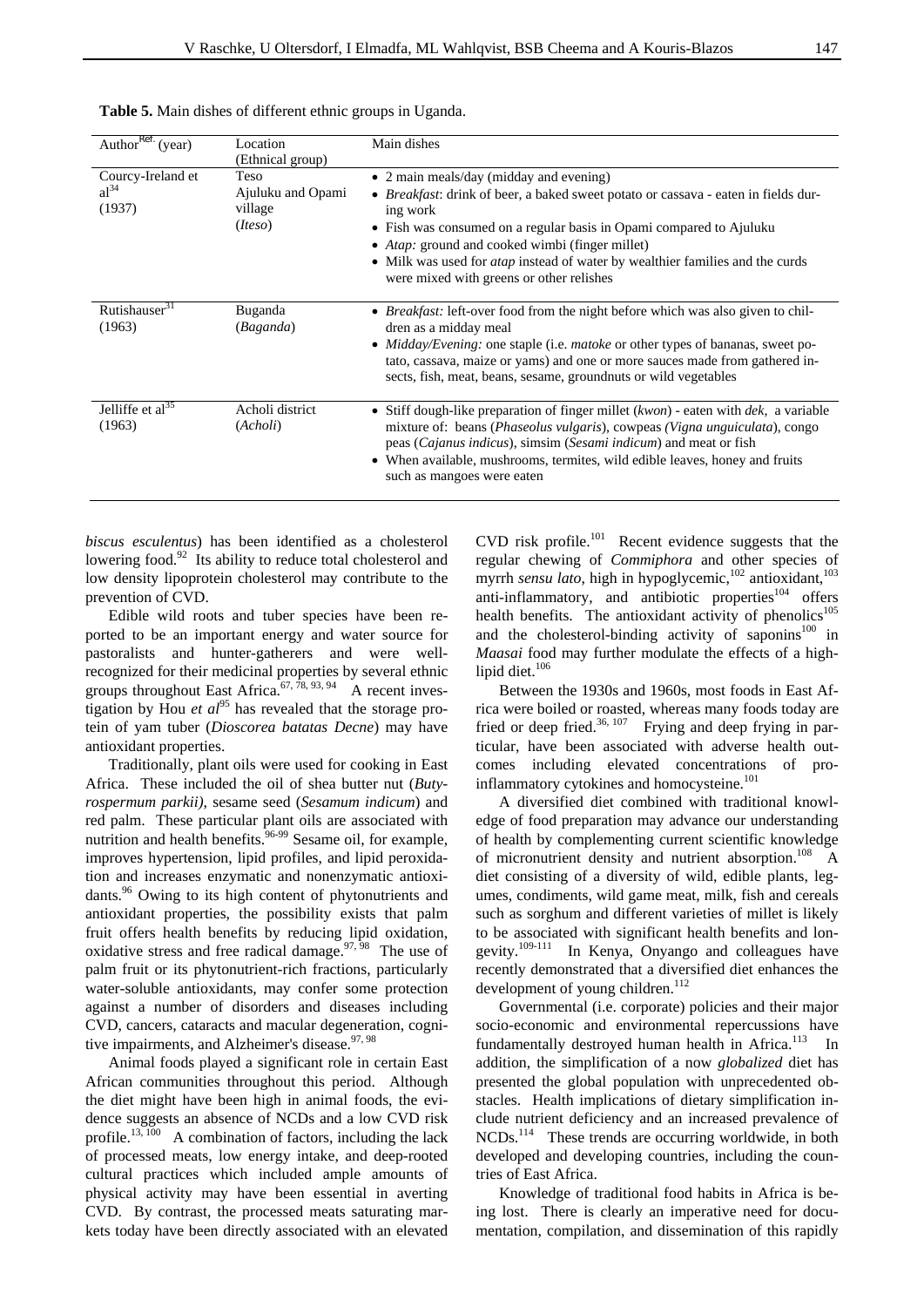eroding wealth of information. Knowledge of traditional African food habits could be used to improve the lives of African residents and African migrants, including the recent surge of African migrants entering Australia and New Zealand. Further, such information can and should be utilized by the global community for improving the current *globalized food culture*, which has largely been responsible for the obesity and diabetes epidemics currently plaguing the world. Our online collection, $16$  could be instrumental in disseminating information related to traditional African foods and food habits.

In summary, it appears that potential did exist for a rich food culture in East Africa from the 1930s to the 1960s, despite years of imperial occupation. Many of the traditional foods we have presented in this review have known health benefits according to the latest annals of scientific inquiry. The knowledge which has evolved and remains at the heart of this *Cradle of Civilization*, including incredible knowledge of the relationship between food, food habits and longevity, should not be ignored and should indeed be investigated further. Such inquiry may be required for the human species to transcend current NCDs epidemics, and move toward a paradigm based upon holistic health and well-being.

#### **Acknowledgement**

We would like to sincerely thank Ms. Barbara Feeney for her valuable contributions toward the preparation of this manuscript.

#### **References**

- 1. Zimmet P. Globalization, coca-colonization and the chronic disease epidemic: can the Doomsday scenario be averted? J Intern Med 2000; 247:301-310.
- 2. World Health Organization. Life in the  $21<sup>st</sup>$  century: a vision for all. The world Health Report 1998. Geneva: World Health Organization; 1998:1-241.
- 3. Leeder S, Raymond S, Geenberg H, Liu H, Esson K. Race against time: The challenge of cardiovascular disease in developing economies. New York: Columbia University; 2004.
- 4. Wild S, Roglic G, Green A, Sicree R, King H. Global prevalence of diabetes:estimates for 2000 and projections for 2030. Diabetes Care 2004; 27: 1047-1053.
- 5. Yamori Y, Miura A, Taira K. Implications from and for food cultures for cardiovascular diseases: Japanese food, particularly Okinawan diets. Asia Pac J Clin Nutr 2001; 10:144-145.
- 6. Cockerham W, Yamori Y. Okinawa: an exception to the social gradient of life expectancy in Japan. Asia Pac J Clin Nutr 2001; 10:154-158.
- 7. Trichopoulou A, Critselis E. Mediterranean diet and longevity. Eur J Cancer Prev 2004; 13:453-456.
- 8. Serra-Majem L, Roman B, Estruch R. Scientific evidence of interventions using the Mediterranean diet: a systematic review. Nutr Rev 2006; 64:27-47.
- 9. MacLennan R, Zhang A. Cuisine: the concept and its health and nutrition implications--global. Asia Pac J Clin Nutr 2004; 13:131-135.
- 10. Liu X, Li Y. Epidemiological and nutritional research on prevention of cardiovascular disease in China. Br J Nutr 2000; 84:199-203.
- 11. Hermanussen M, Garcia A, Sunder M, Voigt M, Salazar V, Tresguerres J. Obesity, voracity, and short stature: the impact of glutamate on the regulation of appetite. Eur J Clin Nutr 2006; 60:25-31.
- 12. Johns T, Nagarajan M, Parkipuny M, Jones P. Maasai Gummivory: Implications for Paleolithic Diets and Contemporary Health. Curr. Anthropol 2000; 41:453-459.
- 13. Mann GV, Schaeffer RS, Anderson RS, Sandstead HH. Cardiovascular disease in the Masai. J Atheroscler Res 1964; 4:289-312.
- 14. Oniang'o RK. Food habits in Kenya: The effects of change and attendant methodological problems. Appetite 1999; 32:93-96.
- 15. Kuhnlein H, Receveur O. Dietary change and traditional food systems of indigenous peoples. Annu. Rev. Nutr 1996; 16:417-442.
- 16. Raschke V. East African Food Habits On-line. In: Wahlqvist ML. HEC Press. Available at: http://www. healthyeatingclub.org/Africa/
- 17. Oltersdorf U. Comparison of Nutrient Intakes in East Africa. Paper presented at: The Human Biology of Environmental Change 5-12 April 1971; Blantyre, Malawi. International Biological Programme, Human Adaptability section of the IBP; 1971:51-59.
- 18. Gale GW. Food balance sheets for the African populations of East Africa. East Afr Med J 1960; 37:410-417.
- 19. Latham M. Nutritional Studies in Tanzania, (Tanganyika). J Am Diet Assoc 1967; 7:31-71.
- 20. Cleave J. Food consumption in Uganda. East Afr J Rural Dev 1968;1:70-87.
- 21. Government of Uganda. Annual Report of the Medical Department for 1950. Entebbe: Government Printer; 1951.
- 22. Wilson W. The adequacy of the food supply for Uganda Africans. Memorandum of the Nutrition Advisory Committee of the Uganda Government (unpublished). 1954
- 23. French MH. Some notes on the common foodstuffs used in the diet of East African natives. East Afr Med J 1937; 13:374-378.
- 24. Naik A. Chemical composition of Tanzania feedstuffs. East Afr. Agric. For. J. 1969;32:201-205.
- 25. McLaren D. Sources of carotenoid and vitamin A in Lake Province, Tanganyika. Acta Trop 1961; 18:78-80.
- 26. Schlage C. Analysis of some important foodstuffs of Usambara. In: Kraut H, Cremer HD, eds. Investigations into Health and Nutrition in East Africa, Afrikastudien. München: Weltforum Verlag, München. 1969;42:85-178.
- 27. Orr J, Gilks J. The Masai and Kikuyu diet. Medical Research Council. Special Report Series No.155; 1951:22- 62.
- 28. Muskat E, Keller W. Nutzung von Wildpflanzen als zusätliche Vitaminquelle der Ernährung der Bevölkerung Kenias. Internat. Z. Vit. Forschung 1968; 38:538-544.
- 29. Harvey D. The chemical composition of some Kenya foodstuffs. Records of the Medical Research Laboratory No. 10. Colony and Protectorate of Kenya 1951:1-10.
- 30. Keller W, Muskat E, Vlader E. Some observations regarding economy, diet and nutritional status of Kikuyu farmers in Kenya. In: Kraut H, Cremer, eds. Investigations into Health and Nutrition in East Africa, Afrikastudien. München: Weltforum Verlag, München. 1969; 42:241-266.
- 31. Rutishauser I. Custom and child Health in Buganda. Trop Geogr Med 1963; 15:138-147.
- 32. Laurie W, Brass W, Sewell P, Jordan P, Trant H, Ratsey M, Scott H. A Health survey in Bukoba district, Tanganyika. East Afr Med Survey Monograph No.2. East African High Commission; 1951:1-138.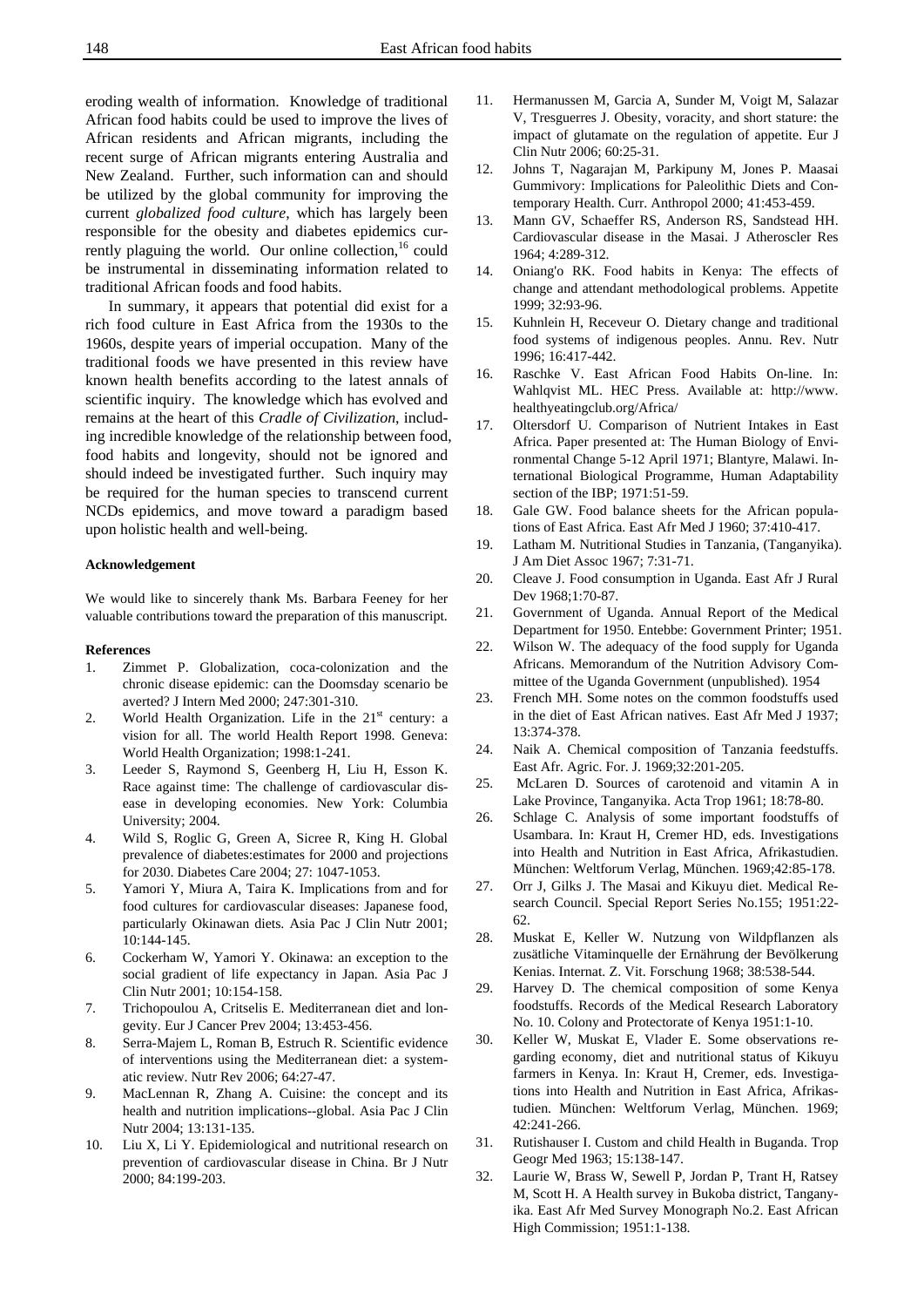- 33. Korte R. The nutritional and health status of the people living on the Mwea-Tebere Irrigation Settlement. In: Kraut H, Cremer HD, eds. Investigations into health and nutrition in East Africa. München: Weltforum Verlag München 1969; 42:267-331.
- 34. Courcy-Ireland M, Hosking H, Loewenthal L. An investigation into health and agriculture in Teso, Uganda. Teso: Agricultural Survey Committee; Nutrition Report No. 1;  $1937 \cdot 1 - 28$
- 35. Jelliffe DB, Bennett JF, Stroud CE, Welbourn HF, Williams MC, P JEF. The health of Acholi children. Community and child health studies in East Africa No. 5. Trop Geogr Med 1963; 15:411-421.
- 36. Callanan J. Notes on the foodstuffs of the Luo tribe. Ken Med J 1926; 3:58-60.
- 37. Schaffer R, Finklestein F. The food and growth of Gogo children. Stencilled Paper 1963:1-10.
- 38. Kreysler J, Schlage C. The nutrition situation in the Pangani Basin. In: Kraut H, Cremer HD, eds. Investigations into health and nutrition in East Africa. München: Weltforum Verlag München 1969; 42:85-178.
- 39. Kasper H, Schaefer HJ, Theermann P. A contribution to determine the nutritional state of the people living in the Central Province of Kenya. In: Kraut H, Cremer HD, eds. Investigations into health and nutrition in East Africa. München: Weltforum Verlag München 1969; 42:227-240.
- 40. Tanzania National Nutrition Unit. Report of a dietary survey in the Tabora region. Tanzania: The Tanzania National Nutrition Unit; Tanzania Nutrition Committee Report Series 4a; 1967:1-11.
- 41. Whitney N. A talk radio first: Nicole interviews both David Icke & Zulu Shaman/South African elder Credo Mutwa. CFUN 1410. June 25, 2005.
- 42. Culwick A, Culwick G. Nutrition and native agriculture in East Africa. East Afr Med J 1941; 6:146-153.
- 43. Tanner R. A preliminary enquiry into Sukuma diet in the Lake Province, Tanganyika territory. East Afr Med J 1956; 33:305-324.
- 44. Laurie W, Trant H. A health survey in Bukoba district, Tanganyika, East African Medical Survey Monograph No. 2. Nairobi: East African High Commission; 1954:1-32.
- 45. Farnworth A. Kikuyu diet. East Afr Med J 1937; 14:120- 131.
- 46. Procter R. The Kikuyu market and Kikuyu diet. Ken Med J 1926; 3:15-22.
- 47. Allen KW. The monotonous diet of the African. East Afr Med J 1955; 32:95-97.
- 48. Dean R. Protein supply in Uganda. East Afr Med J 1962; 39:493-500.
- 49. Raymond W, Jojo W, Nicodemus Z. The nutritive value of some Tanganyika foods II - Cassava. East Afr Med J 1941; 6:154-159.
- 50. Culwick A, Culwick G. A study of factors governing the food supply in Ulanga, Tanganyika Territory. East Afr Med J 1939; 16:43-61.
- 51. Popleau W, Schlage C, Keller W. Nutrition and health in Usambara. In: Kraut H, Cremer HD, eds. Investigations into health and nutrition in East Africa. München: Weltforum Verlag München 1969; 42:25-45.
- 52. Brass M, Laurie H, Trant H. Ukara Survey: East African High Commission; 1951:27-55.
- 53. Uganda Protectorate Nutrition Committee. Review of nutrition in Uganda. Entebbe: Nutrition Committee, Government Printer Uganda; 1945:1-19.
- 54. Smith W, Smith E. Native diet of Zanzibar. East Afr Med J 1935; 11:246-251.
- 55. Zanzibar Protectorate. Nutritional review of the natives of Zanzibar. Zanzibar Protectorate; 1937:1-20.
- 56. Foster J. "Pica". Ken East Afr Med J 1927:9.
- 57. Jerrard R. Tribes of Tanganyika, their districts, usual dietary and pursuits. Dar es Salaam: Government Printer; 1935:1-24.
- 58. Worthington E. On the food and nutrition of African natives. Afr 1936; 9:150-165.
- 59. Schlage C. Observation at the local market in Usambara. In: Kraut H, Cremer HD, eds. Investigations into health and nutrition in East Africa. München: Weltforum Verlag München 1969; 42:72-84.
- 60. Rwegelera. Tribal custom in infant feeding among the Haya. East Afr Med J 1963; 40:366-369.
- 61. Jelliffe D, Jelliffe E, Benett F, White R. Ecology of childhood disease in the Karamojong in Uganda. Arch Environ Health 1964; 9:25-36.
- 62. Loewenthal J. An inquiry into vitamin A deficiency among the population of Teso, Uganda, with special reference to school children. Ann Trop Med. 1935; 29:349- 360.
- 63. McLaren D. Nutrition and eye disease in East Africa: Experience in Lake and Central Provinces, Tanganyika. J Trop Med Hyg 1960; 63:101-122.
- 64. Bohdal M, Gibbs N, Simmons W. Nutrition surveys and campaigns against malnutrition in Kenya 1964-1968. Geneva, Switzerland: WHO/FAO/UNICEF; 1969:1-171.
- 65. Holmes E, Stanier M, Thompso M. The serum protein pattern of Africans in Uganda: Relation to diet and malaria. Trans. Roy. Soc. Trop. Med. Hyg. 1955; 49:376- 384.
- 66. Lema N. Tribal customs in infant feeding II-Among the Chagga. East Afr Med J 1963; 40:370-375.
- 67. Jelliffe D, Woodburn J, Bennett J. The children of the Hadza hunters. J Pediatr 1962; 60:907-913.
- 68. Jelliffe D, Bennett J. Cultural and anthropological factors in infant and maternal nutrition. Fed. Proc. 1961; 20:185- 187.
- 69. Kenneth M. Report on dietary surveys and nutritional assessment in East Africa. Nairobi: East African Bureau of Research in Medicine and Hygiene; 1953:1-18.
- 70. East African High Commission. Nutrition survey in the Kilimanjaro area: Government Printer; 1968:1-14.
- 71. Nguma G. Food Science and Applied Human Nutrition Research: Progress Report of a dietary survey in Kilosa district: Research and Training Institute Ilonga Food Science Section, Project No. 27; 1969:1-11.
- 72. Benett F, Jelliffe E, Moffat M. The nutrition and disease pattern of children in a refugee settlement. East Afr Med J 1968; 39:449.
- 73. Welbourn HF. The danger period during weaning (Part II). J Trop Pediatr 1955; 1:98-105.
- 74. Moller M. African child health: custom, pregnancy and child rearing in Tanganyika. J Trop Pediatr 1961; 7:66-80.
- 75. Welbourn HF. Notes on differences between Baganda and Luo children in Kampala. East Afr Med J 1955; 32:291-298.
- 76. Orr J, Gilks J. The Physique and Health of Two African Tribes. London: Special Report Series Medical Research Council No.155. His Majesty's Stationery Office; 1931:1- 82.
- 77. Gower R. The effect of a change of diet on Masai schoolboys. Notes of the Investigation into the health of Masai schoolboys at Monduli School during 1945. 1948:17-19.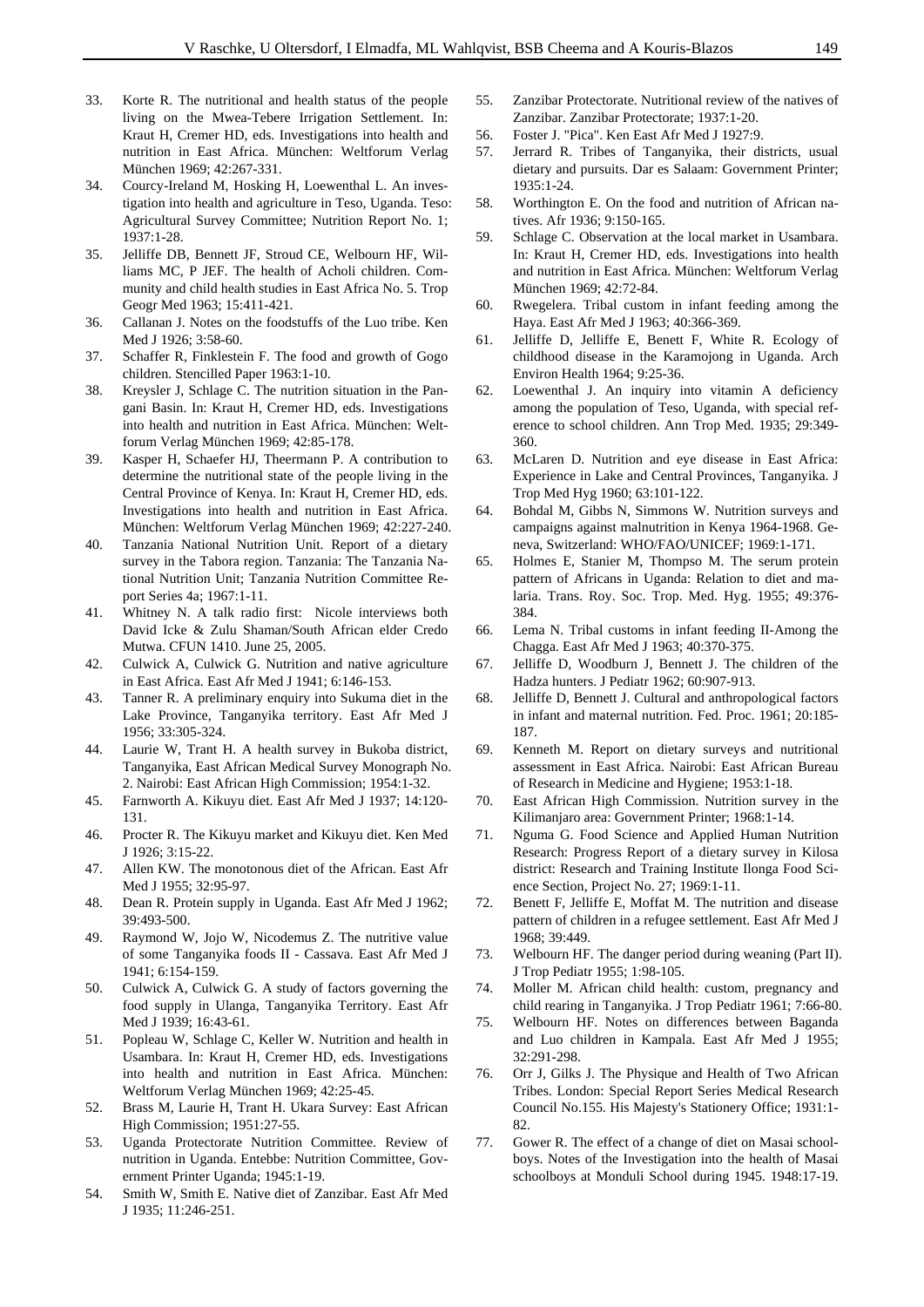- 78. Shaper A, Spencer P. Physical activity and dietary patterns in the Samburu of northern Kenya. Trop Geogr Med 1961; 13:237-281.
- 79. Robson J. Malnutrition in Tanganyika. Tanganyika: Notes and Records. 1962; 58-59: 259-267.
- 80. Attems M, Keller W, Kraut H, Kreysler J, Popleau W, Schlage C. Investigations in North East Tanzania. In: Kraut H, Cremer, eds. Investigations into Health and Nutrition in East Africa, Afrikastudien. München: Weltforum Verlag, München 1969;42:13-179.
- 81. Gerlach L. Socio-cultural factors affecting the diet of the northeast coastal Bantu. J Am Diet Assoc 1964;45:420- 424.
- 82. Burgess AP. Calories and proteins available from local sources for Uganda Africans in 1958 and 1959. East Afr Med J 1962; 39:449-465.
- 83. Maundu P, Ngugi G, Kabuye C. Traditional food plants of Kenya. Nairobi: Kenrik; 1999.
- 84. Dicko M, Hilhorst R, Gruppen H, Traore AS, Laane C, van Berkel WJH, Voragen AGJ. Comparison of Content in Phenolic Compounds, Polyphenol Oxidase, and Peroxidase in Grains of Fifty Sorghum Varieties from Burkina Faso. J Agric Food Chem 2002; 50:3780-3788.
- 85. Nishizawa N, Shimanuki S, Fujihashi H, Watanabe H, Fudamoto Y, Nagasawa T. Proso millet protein elevates high plasma level of high-density lipoprotein: a new food function of proso millet. Biomed Environ Sci 1996; 9:209-212.
- 86. Gooneratne J, Munasinghe L, Senevirathne W. Millet bran and corn bran lowers plasma total and LDL cholesterol levels in hypercholesterimic subjects. Ann Nutr Metab 2005; 49:304.
- 87. Mossanda K, Kundu J, Na HK, Beuth J, Chung AS, Joubert HF, Surh YS. Investigating African diet and beverage in Africans with low risk of digestive and liver cancers. Ann Nutr Metab 2005; 49:168.
- 88. Grivetti L, Ogle B. Value of traditional foods in meeting macro - and micronutrient needs: the wild plant connection. Nutr Res Rev 2000; 13:31-46.
- 89. Mulokozi M, Hedren E, Svanberg U. In vitro accessibility and intake of beta-carotene from cooked green leafy vegetables and their estimated contribution to vitamin A requirements. Plant Foods Hum Nutr 2004; 59:1-9.
- 90. Oboh G, Akindahunsi A. Change in the ascorbic acid, total phenol and antioxidant activity of sun-dried commonly consumed green leafy vegetables in Nigeria. Nutr Health 2004; 18:29-36.
- 91. Johns T, Faubert G, Kokwaro J, Mahunnah R, Kimanani E. Anti-giardial activity of gastrointestinal remedies of the Luo of east Africa. J Ethnopharmacol 1995; 46:1-23.
- 92. Bangana A, Dossou N, Wade S, Guiro A, Lemonnier D. Cholesterol lowering effects of Okra (Hibiscus esculentus) in Senegalese adult men. Ann Nutr Metab 2005; 49:199.
- 93. Shaper A, Jones M, Kyobe J. Plasma-lipids in an African tribe living on a diet of milk and meat. Lancet 1961; 162:1324-1327.
- 94. Maundu P, Johns T, Eyzaguirre P, Smith F. Traditional root and tuber food plants of Sub Sahara Africa: Diversity and potential for improving health, nutrition and livelihood. Paper presented at: Cape to Cairo Safari Conference 14-19 September 2005, Potchefstroom, South Africa 2005:13.
- 95. Hou W, Lee M, Chen H, Liang WL, Han CH, Liu YW, Lin YH. Antioxidant activities of dioscorin, the storage protein of yam (Dioscorea batatas Decne) tuber. J Agric Food Chem 2001; 49:4956-4960.
- 96. Sankar D, Sambandam G, Ramakrishna Rao M, Pugalendi K. Modulation of blood pressure, lipid profiles and redox status in hypertensive patients taking different edible oils. Clin Chim Acta 2005; 355:97-104.
- 97. Sundram K, Sambanthamurth R, Tan Y. Palm fruit chemistry and nutrition. Asia Pac J Clin Nutr 2003; 1:355-362.
- 98. Wattanapenpaiboon N, Wahlqvist M. Phytonutrient deficiency: the place of palm fruit. Asia Pacific J Clin Nutr 2003; 12:363-368.
- 99. Solomons N, Orozco M. Alleviation of vitamin A deficiency with palm fruit and it products. Asia Pacific J Clin Nutr 2003; 12:373-338.
- 100. Chapman L, Johns T, Mahunnah R. Saponin-like in vitro characteristics of extracts from selected non-nutrient wild plant food additives used by Maasai in milk and meat based soups. Ecol Food Nutr 1997; 36:1-22.
- 101. Nettleton J, Steffen L, Mayer-Davis E, Jenny NS, Jiang R, Herrington DM, Jacobs DR Jr. Dietary patterns are associated with biochemical markers of inflammation and endothelial activation in the Multi-Ethnic Study of Atherosclerosis (MESA). Am J Clin Nutr 2006; 83:1369-1379.
- 102. Marles R, Farnsworth N. Anti-diabetic plants and their active constituents. Phytomedicine 1995; 2:137-189.
- 103. Singh R, Niaz M, Ghosh S. Hypolipidemic and antioxidant effects of commiphora mukul as an adjunct to dietary therapy in patients with hypercholesterolemia. Cardiovasc Drugs Ther 1994; 8:659-664.
- 104. Iwu M. Handbook of African medicinal plants. Boca Raton: CRC Press; 1993.
- 105. Lindhorst K. Antioxidant activity of phenolic fraction of plant products ingested by the Maasai. [MSc. thesis]. Montreal, Canada, McGill University; 1998.
- 106. Johns T, Mahunnah R, Sanaya P, Chapman L, Ticktin T. Saponins and phenolic content in plant dietary additives of a traditional subsistence community, the Batemi of Ngorongoro District, Tanzania. J Ethnopharmacol 1999; 66:1-10.
- 107. Maletnlema T. A Tanzanian perspective on the nutrition transition and its implication for health. Public Health Nutr 2002; 5:163-168.
- 108. Gibson RS. Traditional methods for food processing diet modification and diversity to increase micronutrient availability. Ann Nutr Metab 2005; 49:10.
- 109. Kant A, Schatzkin A, Ziegler RG. Dietary diversity and subsequent cause-specific mortality in the NHANES I epidemiologic follow-up study. J Am Coll Nutr 1995; 14:233-238.
- 110. Hatloy A, Torheim L, Oshaug A. Food variety--a good indicator of nutritional adequacy of the diet? A case study from an urban area in Mali, West Africa. Eur J Clin Nutr 1998; 52:891-898.
- 111. Johns T. The Chemical Ecology of Human Ingestive Behaviors. Annual Review of Anthropology 1999; 28:27-50.
- 112. Onyango A, Koski K, Tucker K. Food diversity versus breastfeeding choice in determining anthropometric status in rural Kenyan toddlers. Int J Epidemiol 1998; 27:484- 489.
- 113. Johns T, Sthapit B. Biocultural diversity in the sustainability of developing-country food systems. Food Nutr Bull 2004; 25:143-155.
- 114. World Health Organization. Diet, Nutrition and the Prevention of Chronic Diseases. Report of a Joint WHO/FAO Expert Consultation. Geneva; 2003: 1-148.